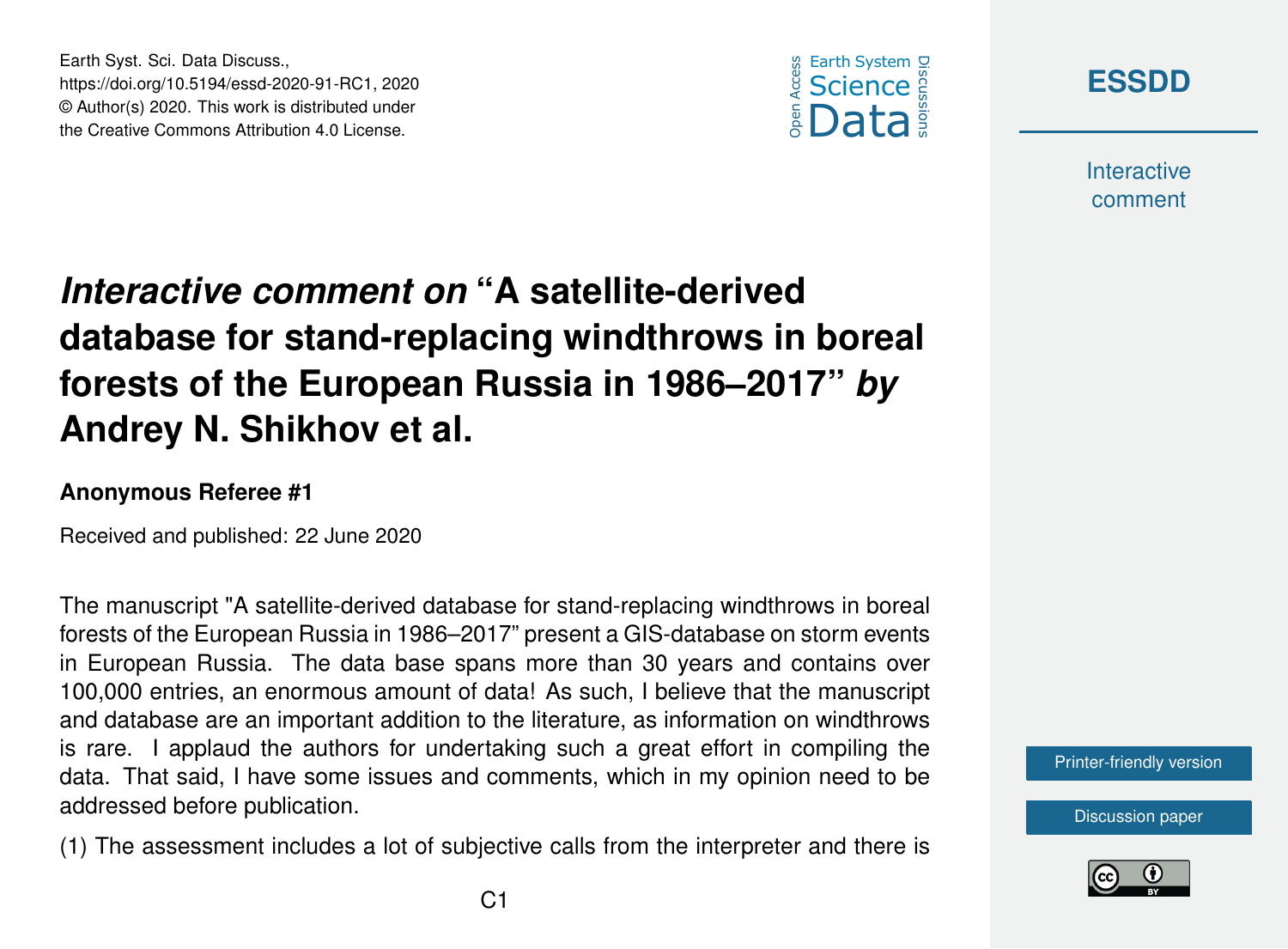no formal validation. I fully understand that validating the database is very challenging, but I would have at least expected some assessment on how accurate the data is. There are many steps involved in collecting the data, and some of them seem to be highly dependent on local knowledge. From this I assume that the accuracy will be higher in some regions (where there is ample local knowledge), but lower in others. In particular, I was wondering whether you searched the forest area of ER systematically or whether you applied any other "sampling strategy" to ensure you don't miss a storm event. Moreover, the accuracy will depend on the availability of HRI. Was HRI available for each year after 2001, or only for selected years? The authors address some of these issues in the discussion, which I appreciated, but maybe they should make clear from the beginning on that the database is a subjective collection and probably far from complete and/or consistent.

(2) In the same line as the previous comment, many of the decision to group patches to windthrows, etc. are based on arbitrary thresholds. I wonder whether the authors have tested the sensitivity of their results to those thresholds. The allocation of patches to windthrow events might look very different with slight changes in threshold values.

(3) You do not explain how the Landsat data was processes. Please give some details on the processing. Moreover, how many Landsat images were available per year, on average? I guess that in Russia many winter images are covered by snow. As you use pre/post windthrow Landsat images to ensure windthrow detection, data availability is crucial. In years with only few observations, detection accuracy might be lower.

(4) The manuscript is already well written, but needs some language editing. I give some suggestions below. Also, it is quite dry to read in some parts, but I guess this is typical for a data paper.

Specific comments:

Throughout the manuscript: No "the" needed before "European Russia".

### **[ESSDD](https://essd.copernicus.org/preprints/)**

**Interactive** comment

[Printer-friendly version](https://essd.copernicus.org/preprints/essd-2020-91/essd-2020-91-RC1-print.pdf)

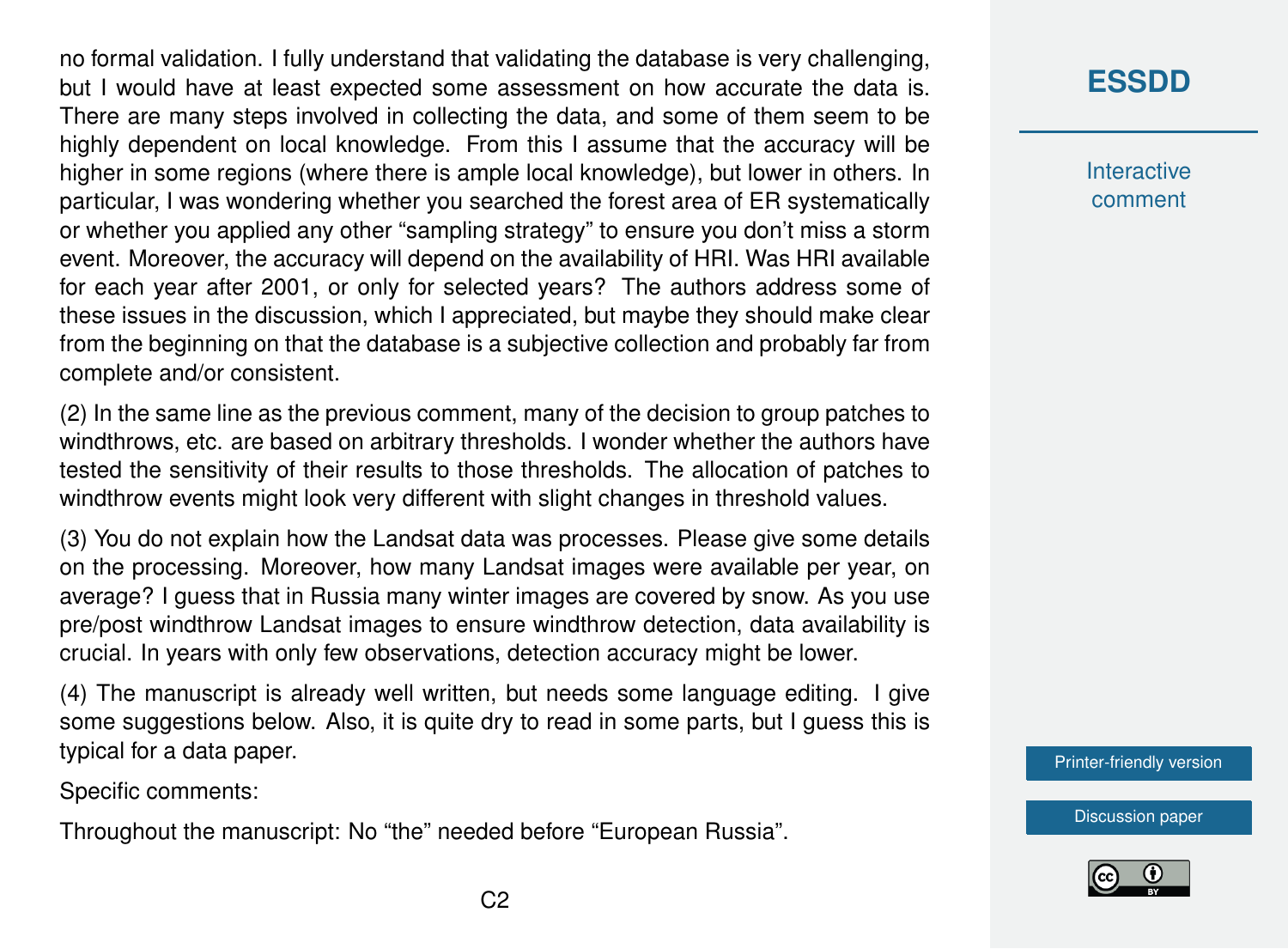L. 17: Sentence starting with "Additional...": Something wrong with the sentence. please revise (e.g., "Additional information, such as . . ., is also provided."

L. 21: Change to "..., which is in contrast to ...".

L. 23: Change to "... can be used by both science and management."

L. 28: "Forests are. . ." L. 29: "Exposed to. . ." and replace "and windstorms" to "or windstorms".

L. 37: ". . ., and droughts. . ."

L. 38: Remove "the" before "Western. . ."

L. 41: Change to ". . .like increasing growing stock. . ."

L. 43: Remove "as well".

- L. 46: Remove "of" before "wind-related . . ."
- L. 56: Remove "substantially"
- L. 62: Replace "on the Earth" with "globally"
- L. 66: Replace "publication" with "opening"
- L. 75: Replace "the archive of Landsat images" with "the Landsat archive"
- L. 76: Remove "the" before "public map. . ."

 $L$  79: Add "the" before "windthrow delineation  $\blacksquare$ "

L. 74-82: You rather describe where you do what in the manuscript, which is not of interest at this point. I strongly suggest to revise this paragraph to give a detailed description of what data and which specific attributes you will collect; and what is the rational for collecting those.

L. 88: "study region" not "study regions". It is also not clear to me what the following

## **[ESSDD](https://essd.copernicus.org/preprints/)**

**Interactive** comment

[Printer-friendly version](https://essd.copernicus.org/preprints/essd-2020-91/essd-2020-91-RC1-print.pdf)

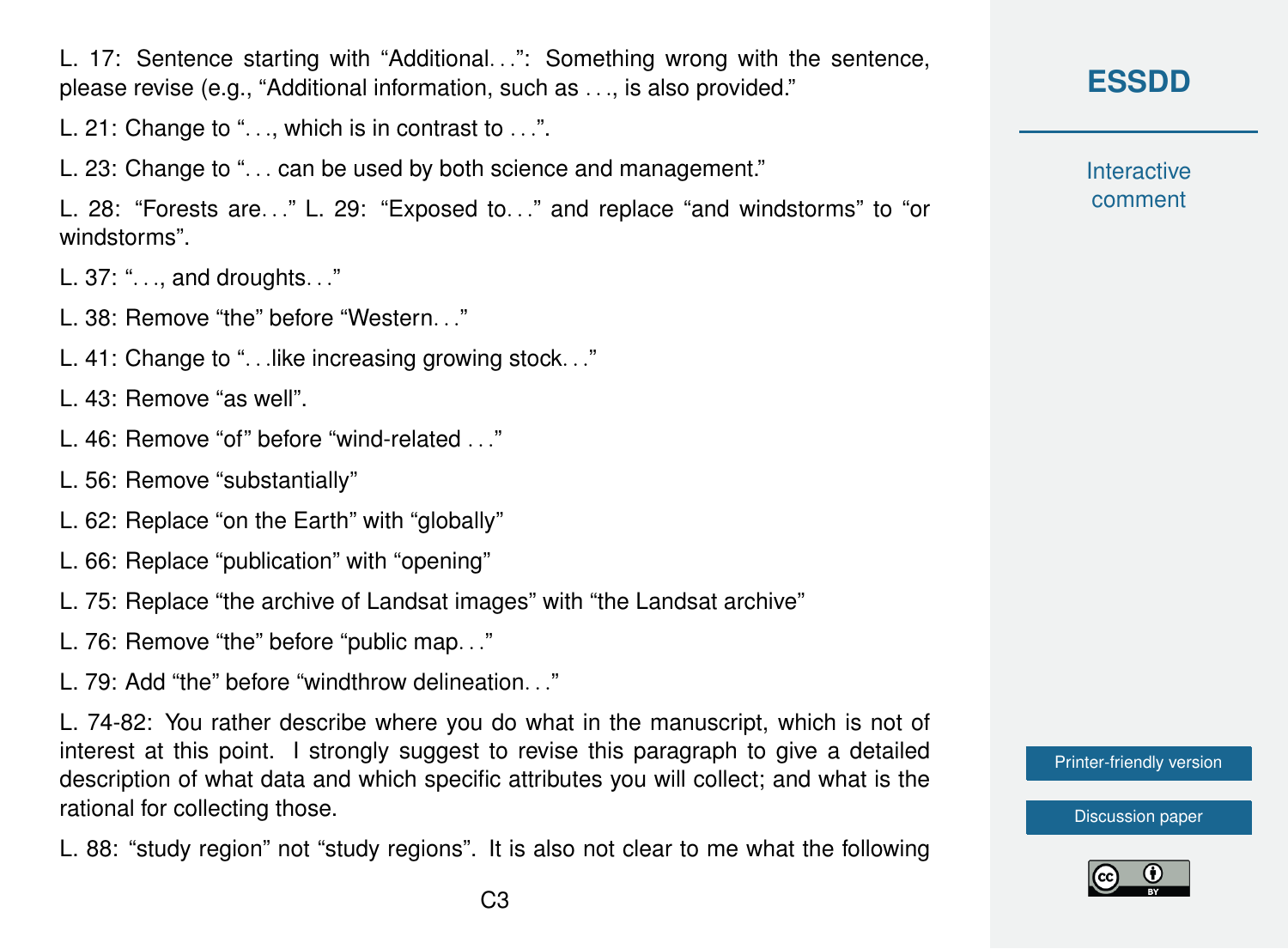sentence means. Please revise.

L. 93: What is "the large area"? Do you mean a specific area?

L. 100ff: Why is this written in bullet points? I strongly suggest to write the section out as proper text.

L. 101/102: Change to ". . . forest disturbance at annual temporal resolution."

L. 108: Change to ". . . on forest loss classified into. . ."

L. 122: How do you download images from Google Maps or Bing Maps?

L. 175: This might be a personal flavor, but could you give the areas in hectare or square meters? A value of 0.0018 km2 is hard to image, given all the leading zeros.

Section 4.1.1.: How did you ensure you didn't miss a windthrow? Was there some systematic sampling design applied? How can you be sure there are only 450 windthrows? Did you look any each and every disturbance patch?

L. 195: Revise beginning of the sentence.

L. 200: How was the Landsat data processed? Were any corrections or masking algorithms applied? More information needed.

L. 211: Change "the stand-replacing" to "a stand-replacing"

L. 212: Not sure what is meant by "However, this value may be less if these disturbances hold the substantial part of the image."? Please explain.

 $L$ , 230: "A similar threshold value...."

L. 230ff: Here for instance I have the feeling that the choice of thresholds is very subjective and depends largely on the interpreter and his/her knowledge. How can we make sure that the data collection is systematic and not biased?

Note: I stopped marking every language issue. Please do a proper language check

### **[ESSDD](https://essd.copernicus.org/preprints/)**

**Interactive** comment

[Printer-friendly version](https://essd.copernicus.org/preprints/essd-2020-91/essd-2020-91-RC1-print.pdf)